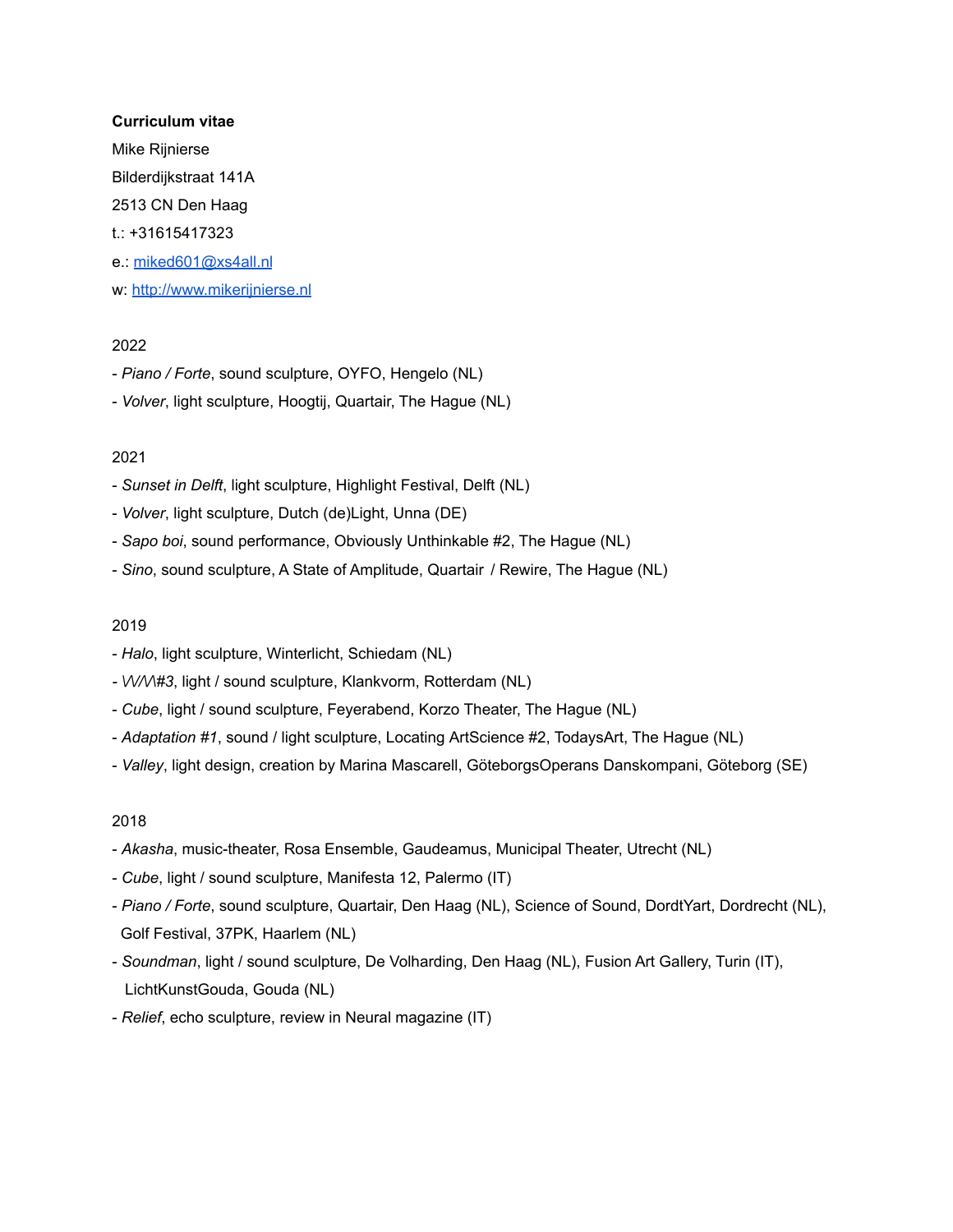- *\/\//\/\#2*, light / sound sculpture, Parklicht, Amsterdam (NL)
- *Spuiplein.wav*, sound composition, The Wire\_Below The Radar Special Edition: SHAPE Platform 2017
- *Relief*, echo sculpture, Locating ArtScience,TodaysArt, The Hague (NL)
- *Soundman*, light / sound sculpture, Locating ArtScience, TodaysArt, The Hague (NL), Sonica, Ljubljana (SI)
- *Akasha,* music-theater, Rosa Ensemble, deSingel, Antwerpen (BE)
- *Sound Shades*, International Festival of Technology, TU-Delft (NL)
- *Cube,* light / sound sculpture, De School, Amsterdam (NL)
- *Mesh*, light / sound sculpture, Sound of Silence Festival, The Hague (NL), Hoogtij, Quartair, The Hague (NL), Highlight, Delft (NL)
- SHAPE platform, selected SHAPE artist 2017 (EU)
- *Soundman\_sketch*, sound sculpture, Sound of Silence Festival, De Nieuwe Regentes, The Hague (NL), Sarajevska Zima, Charlama Gallery, Sarajevo (BA)

#### 2016

- *\/\//\/\#2*, light / sound-sculpture, LichtkunstGouda, Gouda (NL)
- *Relief*, echo sculpture, Novas Frequências, Rio de Janeiro (BR)
- *Mesh*, light / sound sculpture / installation, ECP congress, Fokker Terminal, The Hague (NL)
- *Lumokinese*, kinetic light sculpture, Van Abbemuseum, Eindhoven (NL)
- *Spuiplein.wav*, sound composition, Audio-DH, released at TodaysArt, Den Haag (NL)
- *Gem of Lives,* light sculpture, SPACE MEDIA FESTIVAL, Taipei (TW)
- *Cube,* light / sound sculpture, NEW DREAMS NEW FUTURE, Schema Art Museum, Cheongju (KR), Curiosity Killed The Cat, Nutshuis, Den Haag (NL), TodaysArt, The Hague (NL), KIKK, Namur (BE), Sharjah Islamic Art Festival, Sharjah (UAE)
- *Akasha,* music-theater, Rosa Ensemble, Opera Dagen, Rotterdamse Schouwburg (NL)
- *CUBE & MURW*, light sculpture / Live Set, Electronic Extravaganza / Monoták
- / STEIM / Splendor / Amsterdam (NL), Grasnapolsky / Radio Kootwijk (NL)

- *Light Modulator*, workshop / expo, Royal Academy of Art (KABK), The Hague (NL)
- *Lumokinese*, kinetic light sculpture / installation, LichtkunstGouda, Gouda (NL)
- *Cube*, light / sound sculpture, Gouda Lichtkunst, Gouda (NL), Lichtbaden, CBK, Amsterdam (NL), EAPlab Sphæræ, The Hague (NL)
- *5,4,3,2,1...Lift-Off*, light / sound sculpture, TodaysArt 2015, The Hague (NL)
- *KLOK*, sound sculpture, TodaysArt 2015, The Hague (NL)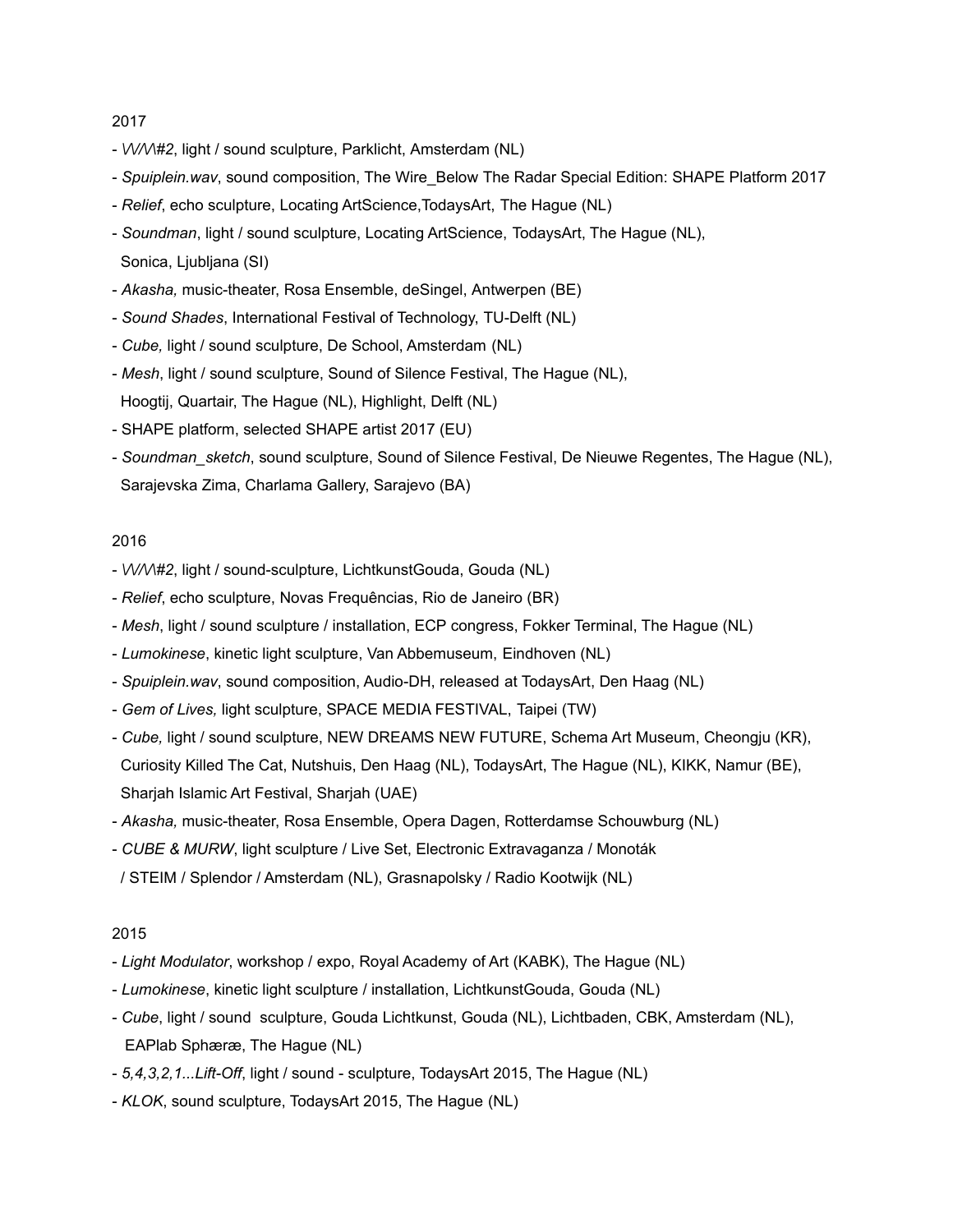- *Peloton*, music-theater, Rosa Ensemble, Mirliton theater, Utrecht (NL), Festival Hongerige Wolf, Hongerige Wolf (NL), Gaudeamus Vredenburg, Utrecht (NL)
- *Absurdly Certain / Certainly Absurd*, kinetic sculpture, Media Technology Exhibition: Integrity, V2, Rotterdam (NL)

- *Room K24*, site specific sensorial installation, Modern Body Festival, The Hague (NL)
- *Landschap der Nederlandsche Volksmuziek (deel 2)*, music-theater, Parade, The Hague, Utrecht, Amsterdam (NL)
- *EFO*, light / sound performance, The Second Explodes, Kunsthalle Lana (IT)

#### 2013

- *Lumokinese*, kinetic light sculpture, Translumen, Amsterdam (NL)
- *Gate Keeper*, architectural site specific light installation, VROM, TodaysArt, The Hague (NL)
- *ELMO* (Electro Magnetisch Veld Orkest), Volkspaleis / Gallery West, The Hague (NL)
- *Landschap der Nederlandsche Volksmuziek (deel 2)*, music-theater, Rosa Ensemble, tour (NL)
- *CC / Claxon Concert*, site specific sound performance, Kunstrand, Dordrecht (NL)
- *Interstice*, site specific sonic game, residency at CLOUD, The Hague (NL), Wonderwerp / STUDIOLOOS, The Hague (NL)
- *\/\//\/\#2*, light / sound sculpture / performance, RASA Utrecht (NL)

## 2012

- *Lumokinese*, kinetic light sculpture, Sonica, Museum of Transitory Art, Ljubljana (SI), TETEM Enschede (NL)
- *Missa in RGB*, light / sound performance, Sankt Peter, Köln (DE)
- *REWIRE*, organisation / program, Studio Loos, The Hague (NL)
- *Acoustic Staircase Ensemble*, lightning, Ephémère, Studio Loos, The Hague (NL)
- *Landschap der Nederlandsche Volksmuziek (deel 2)*, music-theater, Rosa Ensemble, tour (NL)
- *CYMRGB*, light installation, Nest, The Hague (NL), Biennale Marrakech (MA)
- *\/\//\/\#2*, light / sound-sculpture / performance, The Art Pavilion, Mile End Park, London (UK)
- *Room Black*, music-theater / Rosa Ensemble, tour (NL)

- *\/\//\/\#1*, light / sound-sculpture / performance, REWIRE festival,The Hague (NL)
- *Entartete Politik*, activists feedback in collaboration with the Police of Haaglanden, The Hague (NL)
- *Drawing Amplitude*, light & sound installation, DCR, The Hague (NL)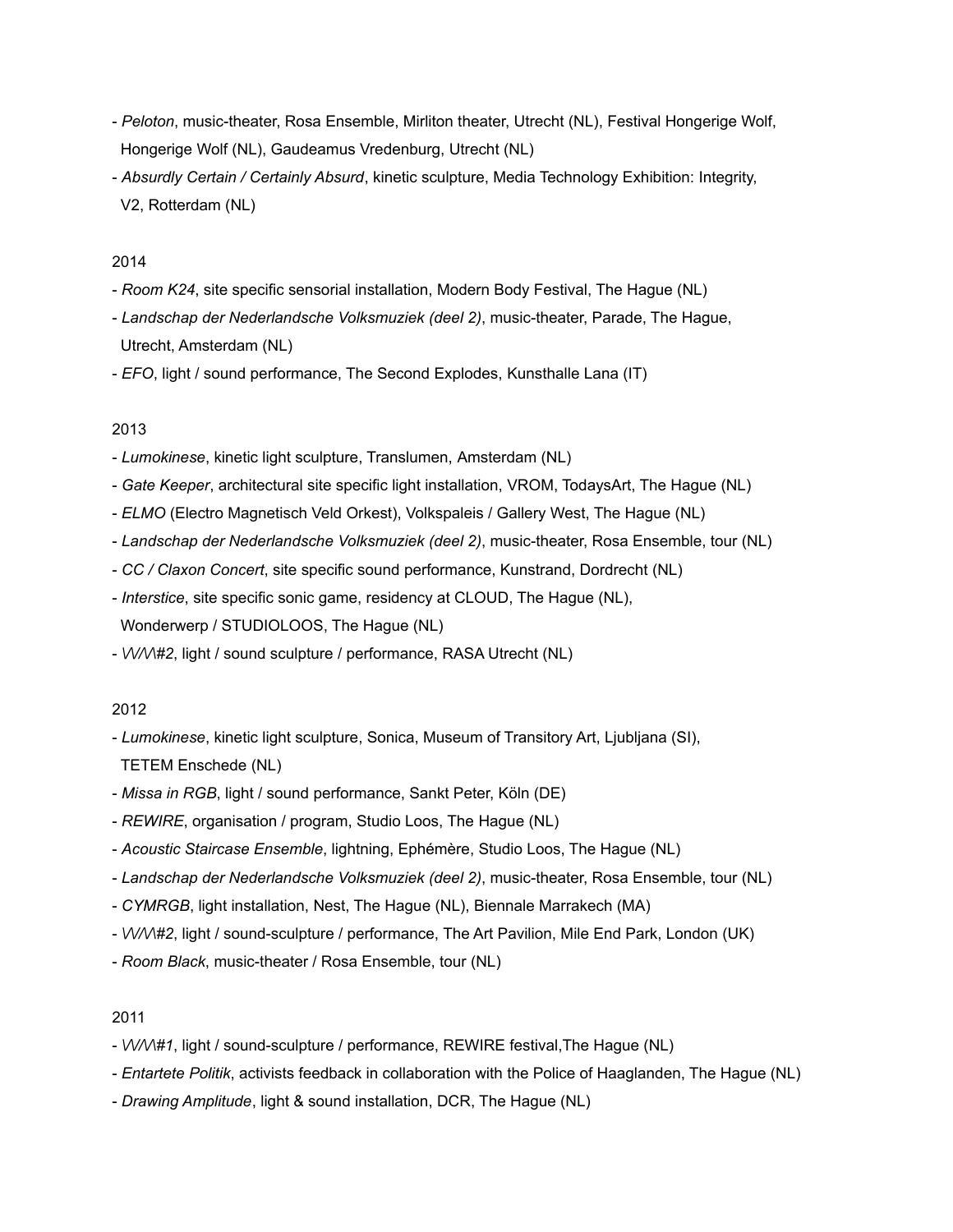- *Dotnotator*, light & sound performance, ArtScience Interfaculty, LocatieZ, Studio Loos, The Hague (NL)
- *Contemporary Art*, workshop, Crosslab Willem de Koning academy, Rotterdam (NL)
- *A lost point of view*, workshop, ArtScience Interfaculty, Locatie Z, The Hague (NL)

- *Life Cinema*, site specific music-theater, Korenhuis expedition Escamp, The Hague (NL)
- *Wavelight*, light installation, Mute\_Sounds Festival, Paard van Troje, The Hague (NL)
- *Sound Snooper*, sound installation, TodaysArt, The Hague (NL)
- *(B)ASTA*, occupying event, Asta, The Hague (NL)
- DH//, publication, Stroom, The Hague (NL)
- *Horizons*, generative video installation and workshops, 5DAYSOFF, NIMk, Amsterdam (NL)
- *Lumokinese*, kinetic light sculpture, TAG/CTM, Berlin (DE)

#### 2009

- *Lumokinese*, kinetic light sculpture, NFF09, Utrecht, Flux-s Eindhoven, Melkweg Amsterdam (NL)
- *3 Paraboles*, sound installation, Wired festival, The Hague (NL)
- *Schafskälte*, kinetic sound installation, Synea, Weimar (DE)

#### 2008

- *Lumokinese*, kinetic light sculpture, BNG Workspace Project prize 2008, Zaal5, The Hague (NL)
- *Kunstlicht*, publication, artist supplement (jaargang 29, 2008 Nr. 4), UVA, Amsterdam (NL)
- *Station to Station*, concert/intervention/public space, TodaysArt, The Hague (NL)
- *The Tree Trio*, open air claxon concert, Opening DCR, The Hague (NL)
- *Ubercamping*, program / intervention, Camping Rotterdam (NL)
- *Fietsfactory*, bike light workshop / intervention, Oerol Festival, Terschelling (NL)

- *rOhr*, sound installation, Dag in de Branding 06, The Hague (NL)
- *3 Paraboles*, sound installation, Dag in de branding 06 The Hague (NL), NAI Rotterdam (NL)
- *Continentaldrift*, music theater in collaboration with Rosa Ensemble, De Doelen Rotterdam, Paradiso Amsterdam, Bonte Koe Utrecht, Lanataren Venster Rotterdam, Theater Kikker Utrecht, Kunsthuis13 Velp (NL)
- *THX\_International Landingstrip*, sound / light sculpture, TodaysArt, The Hague (NL)
- *Mad on Rocks*, videoclip, Rosa Ensemble
- *CC / Claxon Concert*, sound installation /performance, KingKong galerie, The Hague (NL)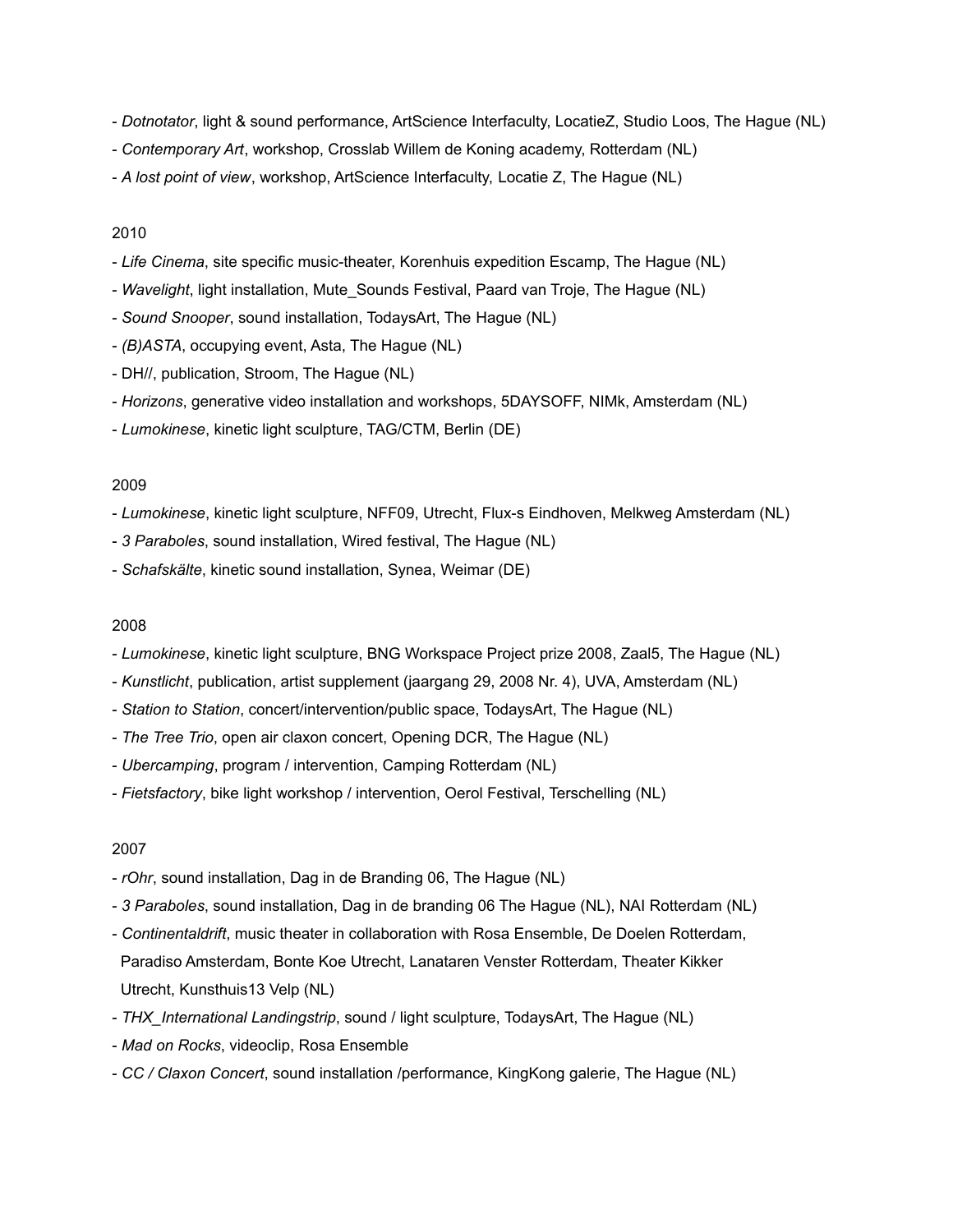- *The Cruz Pour Du*, music project in collaboration with Floris van Bergeijk, Detlef Vilerius and Erik Hofland (Dyzack), EX-IS Festival, The Hague (NL)
- *Generation Random*, light installation, <tag>, The Hague (NL)

- *Ik Ben Even Weg*, sound design , Bas Jan Ader project in collaboration with Zeebelt Theater, De Besturing, The Hague (NL)
- *Scientific Love*, sound design, TodaysArt, City Hall (Atrium) The Hague (NL)
- *Zwerk\_Loop*, open air sound performance, in collaboration with Zeebelt theater, Hemels Gewelf, Kijkduin (NL)

## 2005

- DCR, development project and workspaces, DCR, The Hague (NL)
- *Pandemonium*, 16 channel sound installation, Noisescape Festival #03, The Hague (NL)
- *CityCircles*, 16 channel sound installation, TodaysArt, Grote Marktstraat, The Hague (NL)
- *Pandemonium*, 16 channel sound installation, Kröller Muller Museum, Arnhem (NL)

## 2004

- *InsideOut*, sound performance in collaboration with Jens Risch (DE), Atelier Frankfurt, Frankfurt (DE)
- *Light and Colour*, lecture, ZEFIR7, <tag>, The Hague (NL)
- *Open Brunch*, food installation, DEAF, Van Nelle Fabriek Rotterdam (NL)
- *Der Kamin von dem Herr von Almen*, light installation, EX-IS, Paard van Troje, State-X/New Forms / <tag>, The Hague (NL)
- *Le design le gadget*, audio visual performance in collaboration with Keir Neuringer, <tag>, Paard van Troje, The Hague (NL)
- *Op Eiland Vloek*, group exhibition in collaboration with Stefan de Graaf (painter) and Justin and David Gosker (architects), De Vloek, Scheveningen (NL)
- *Light and Colour*, light installation, Sea Hear Festival, Filmhuis The Hague (NL)
- *Sonic Kitchen*, cooking performance, in collaboration with Alex Schaub, Metronom, Barcelona (ES)

- *Sonic Kitchen*, culinary performance, in collaboration with Alex Schaub, Paard van Troje,
- The Hague (NL), Jan van Eyck Academie, Maastricht (NL), Filmhuis The Hague (NL), Amersfoort (NL)
- *Light and Colour*, music theater, in collaboration with Rosa Ensemble, De IJsbreker Amsterdam (NL)
- *Coalition of the Willing*, sound installation, Centraal Museum, Utrecht (NL)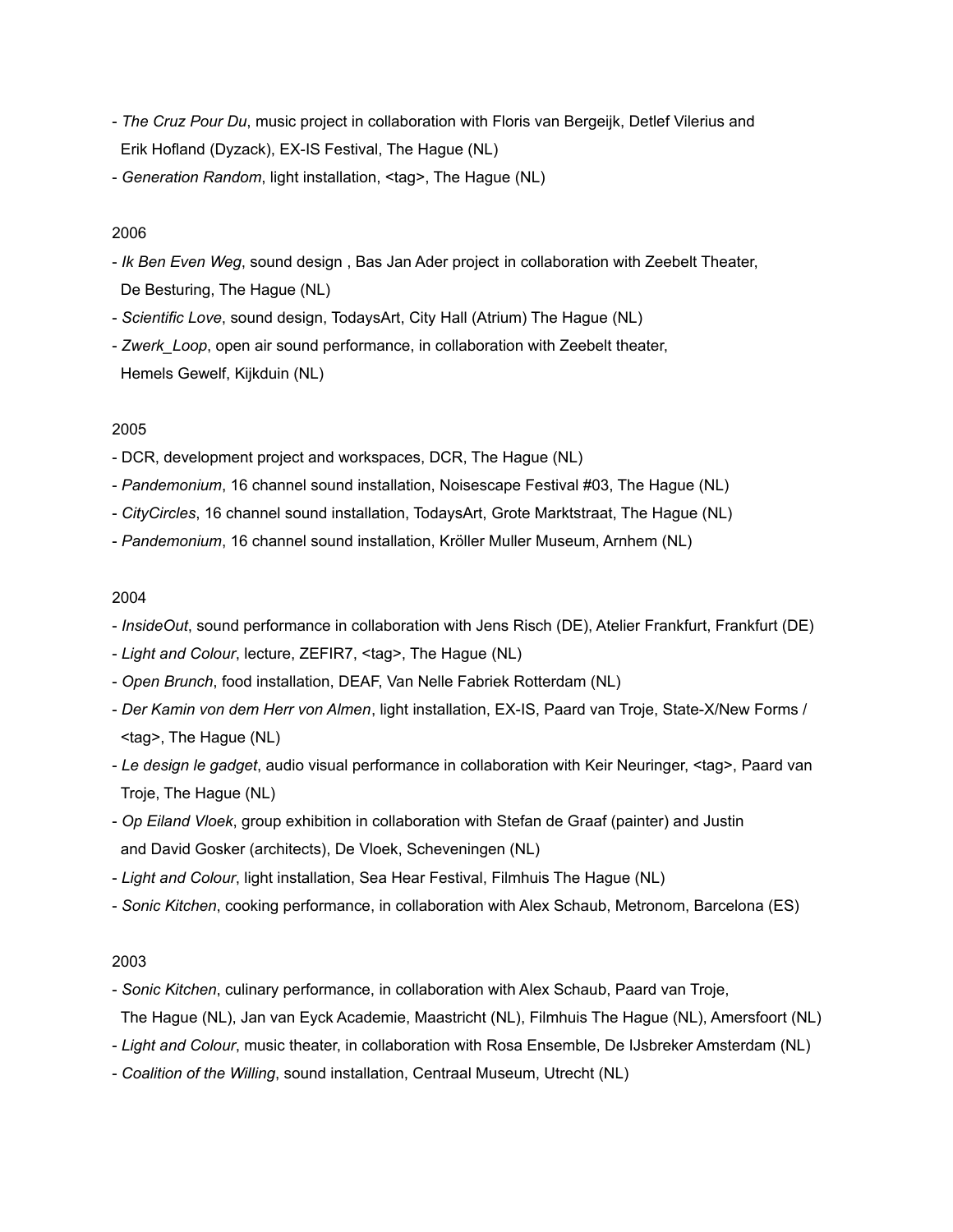- *DRU*, sound installation / performance, Gelderse muziekzomer, in collaboration with Rosa Ensemble, DRU fabriek, Ulft (NL)
- Noisescape Festival #01, organisation, De Vloek, Scheveningen (NL)
- *Plato Tectonics*, light installation, in collaboration with Rosa Ensemble and Eric Vloeimans, Rumor Festival, LUX Nijmegen, Theater Kikker Utrecht (NL)
- *De Longte*, permanent light instalation, Drukkerij De Longteí, Dordrecht (NL)
- *NEWS 2017*, music theater in collaboration with Susanne Stetzer and Rosa Ensemble, Lutherse Kerk, Utrecht (NL)

- *BeRG*, light / sound installation, Pek Festival, Filmhuis The Hague (NL)
- *NEWS 2017*, assisting, graphic partituren book & cd by Susanne Stetzer, ITEMS / Sphinex & Industrie prize 2002, The Hague (NL)
- *A Space Odyssey*, light / sound performance, Brno (CZ)
- *This is not a performance*, unofficial performance, Documenta XI, Kassel (DE)
- De Vloek, development of project and working spaces, De Vloek, Scheveningen (NL)
- *New York New York*, multi-channel sound installation, Oosterpoort, Groningen (NL)
- Hunter College, research trip, New York (US)

## 2001

- Master in new media, Frank Mohr Instituut, Groningen (NL)
- *A Space Odyssey*, light and sound performance, Theater Kazerne, Utrecht Groeten uit Las Palmas, Eindexamen presentatie Interfaculteit Beeld en Geluid KABK / KC, Las Palmas, Rotterdam (NL)

## 2000

- *De Longte*, facade illustration in collaboration with Renate Boere, Drukkerij De Longte, Dordrecht (NL)
- *Two Chairs*, audio visual installation, May Festival, Korzo-Theater, The Hague (NL)

- *Geluiden*, direction sound performance scrap-carilion, music-theater production by Interfaculty Image and Sound and Royal Eijsbouts, Asten (NL)
- ZeeFrau Gallery, development, organisation and curation, Grote Marktstraat, The Hague (NL)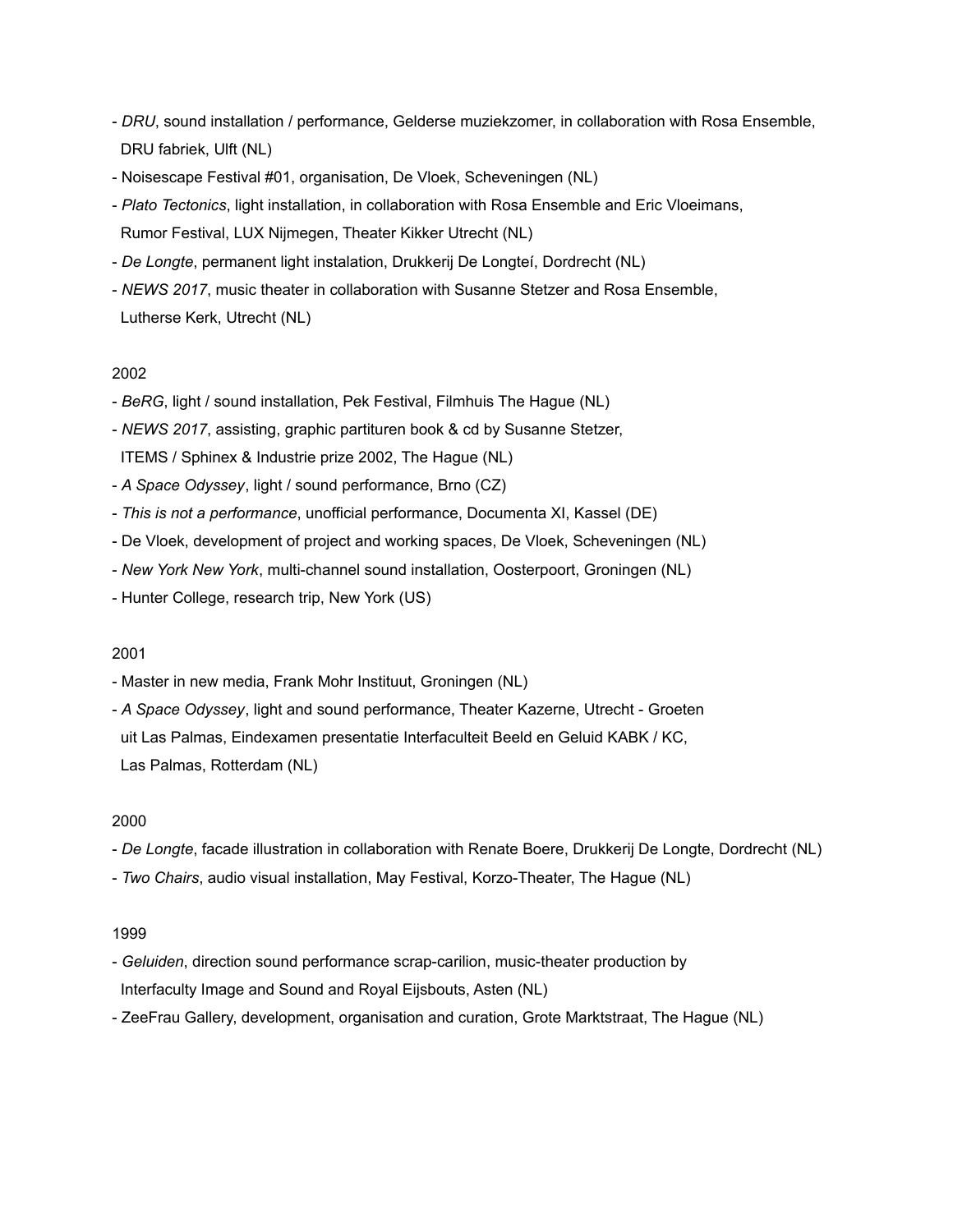#### **Teaching**

- 2009 … *Design of Instruments*, Design Art Technology, [ARTEZ](http://interactiefarnhem.nl/) University of the Arts, Arnhem (NL)
- 2022 *Datamorphosis*, workshop, Royal [Academy](https://www.kabk.nl/opleidingen/master/non-linear-narrative) of Art (KABK), The Hague (NL)
- 2020 *Working with Chaos*, workshop, Royal [Academy](https://www.kabk.nl/nieuws/tech-week-2020-at-the-graphic-design-department) of Art (KABK), The Hague (NL)
- 2017 *Off-Course,* IST course, Royal [Academy](http://www.kabk.nl/) of Art (KABK), The Hague (NL)
- 2016 *Gem of Lives*, workshop, SPACE MEDIA [FESTIVAL](http://www.dezact.org/gem-of-lives/) / DEZACT (UK), National Taiwan University of Science and [Technology](http://www-e.ntust.edu.tw/), Taipei (TW)
- 2015 *Light Modulator*, workshop, Royal [Academy](http://archive.kabk.nl/newsitemNL.php?newsid=1188&cat=21) of Art (KABK), The Hague (NL)
- 2011 *Lumokinetics*, ArtScience [Interfaculty](http://www.interfaculty.nl/), ArtScience Interfaculty, Royal [Academy](http://www.kabk.nl/) of Art (KABK) / Royal [Conservatoire](http://www.koncon.nl/en/) (KC), The Hague (NL)
	- *Contemporary Art*, [Crosslab,](http://extra.wdka.nl/crosslab/) Willem de Kooning [Academy](http://www.wdka.nl/?lang=en), Rotterdam (NL)
	- *A lost point of view*, ArtScience [Interfaculty](http://www.interfaculty.nl/), Royal [Academy](http://www.kabk.nl/) of Art (KABK) / Royal [Conservatoire](http://www.koncon.nl/en/) (KC), The Hague (NL)
- 2010 *Light and Colour*, workshop at [NIMk](http://nimk.nl/eng/), Amsterdam (NL)
- 2007 *Urban Interventions*, workshop, Willem de Kooning [Academy](http://www.wdka.nl/?lang=en), Rotterdam (NL)
- 2005 *Light and Colour*, Interfaculty Image and Sound (ArtScience [Interfaculty\)](http://www.interfaculty.nl/) Royal [Academy](http://www.kabk.nl/) of Art (KABK) / Royal [Conservatoire](http://www.koncon.nl/en/) (KC), The Hague (NL)
- 2003 *Light and Colour*, Interfaculty Image and Sound (ArtScience [Interfaculty\)](http://www.interfaculty.nl/) Royal [Academy](http://www.kabk.nl/) of Art (KABK) / Royal [Conservatoire](http://www.koncon.nl/en/) (KC), The Hague (NL)

#### **Collectives and curatorship**

- 2021 ... A State of [Amplitude](https://www.quartair.nl/a-state-of-amplitude/), curator / producer
- 2018 ... **Golf [Festival,](http://golf-festival.nl/) curator / producer**
- 2017 2019 Locating [ArtScience](https://mikerijnierse.nl/todaysart_2017/), curator / producer
- 2014 ... [Quartair](http://www.quartair.nl/), Contemporary Artist Initiatives, curator / producer
- 2014 … Stichting FREMD, platform for art and research (in progress)
- 1996 2021 Rosa [Ensemble](http://www.rosaensemble.nl/), contemporary music theater ensemble

#### **Residencies**

- 2017 Sound [Shades](http://mikerijnierse.nl/tu-delft/) TU Delft (NL)
- 2017 [Soundman](http://mikerijnierse.nl/sonica-2017/) MoTA, Ljubljana (SI)
- 2016 Gem of [Lives](http://mikerijnierse.nl/modern-body-festival-meets-dezact/) National Taiwan University of Science and Technology (TW)
- 2013 [Interstice](http://mikerijnierse.nl/interstice/) Cloud, The Hague (NL)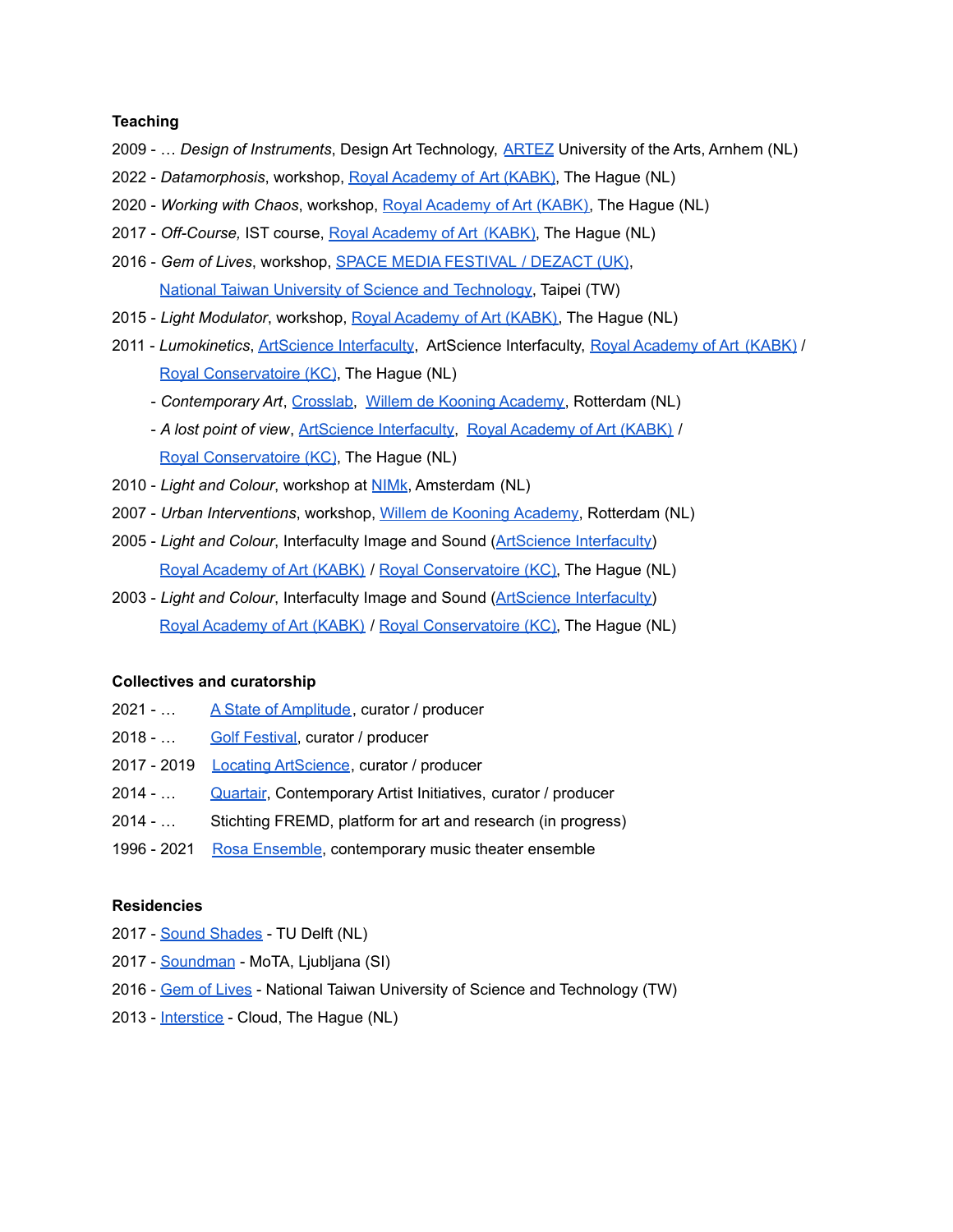#### **Commissioned Works**

- [Mesh,](http://mikerijnierse.nl/mesh/) ECP congress, Den Haag (NL)
- Gem of [Lives](http://mikerijnierse.nl/modern-body-festival-meets-dezact/), Space Media Festival / DEZACT, Taipei (TW)
- [5,4,3,2,1...Lift-Off](http://todaysart.org/project/54321-lift-off/), TodaysArt, Den Haag (NL)
- [Station](http://todaysart.org/project/station-to-station/) to Station, TodaysArt, Den Haag (NL)
- 2007 THX: The Hague Int'l [\(landing](http://todaysart.org/project/thx-the-hague-intl/) strip), TodaysArt, Den Haag (NL)
- 2005 [Pan,](http://mikerijnierse.nl/works/pan/) Kröller-Müller Museum, Otterlo (NL)
- De [Longte](http://mikerijnierse.nl/works/de-longte/), De Longte, Dordrecht (NL)

#### **Publications**

- [Metropolis](https://www.metropolism.com/nl/reviews/36338_science_of_sound_dordtyart) M, review on Science of Sound, *Piano / Forte*
- de [Volkskrant](https://www.volkskrant.nl/cultuur-media/een-tentoonstelling-van-klanken-tonen-en-noten~b2581078/), review on Science of Sound, *Piano / Forte*
- [Neural,](http://mikerijnierse.nl/neural-58/) review on *Relief*
- The [Wire,](https://www.thewire.co.uk/audio/btr/below-the-radar-special-edition-shape-platform-2017) *Spuiplein.wav*, CD release
- [ArtistTalk.eu,](https://vimeo.com/238459418) *Soundman*, Sonica (SI)
- [Archined,](https://www.archined.nl/2017/10/two-days-todaysart-festival) review on *Relief*
- [Everyday](http://www.everydaylistening.com/articles/2017/9/24/relief.html) Listening, review on *Relief*
- [Creators](https://creators.vice.com/nl/article/9k3kdz/afgestudeerden-van-kabk-laten-machines-de-wereld-even-overnemen), review on *Relief*
- [Resonance](https://www.mixcloud.com/Resonance/shape_february2017/) FM, interview
- [SHAPE](http://shapeplatform.eu/2017/lift-off-an-interview-with-mike-rijnierse/), interview
- [audio-DH](http://audiodh.nl/about/), *Spuiplein.wav*, USB release
- [Today's](http://todaysart.org/festival-above-the-waves-first-names-announced/) Art on Sea, booklet
- [we-make-money-not-art](http://we-make-money-not-art.com/klok/#.Vh6-j6ReE0J), interview
- [HBKK](http://www.hbkk.nl/), book
- [ArtistTalk.eu,](http://www.artisttalk.eu/mike-rijnierse-nl/) *Lumokinese*, Sonica (SI)
- 2010 *DH// [Stroom](http://www.stroom.nl/media/DH_inside2010_Lowres.pdf) The Hague*, magazine
- 2008 [Kunstlicht](http://www.tijdschriftkunstlicht.nl/), magazine

#### **Prizes / Stipendia**

- Stroom PRO-subsidie, [Sino](https://mikerijnierse.nl/sino/)
- Werkbijdrage Bewezen Talent, Mondriaan Fonds
- OperaDagen Award 2018, [Akasha](http://mikerijnierse.nl/akasha/)
- SHAPE Platform, selected artist 2017
- Stroom PRO-subsidie, [Relief](http://mikerijnierse.nl/todaysart_2017/)
- Basis-stipendium, Fonds BKVB
- BNG Workspace Project Prize, [Lumokinese](http://mikerijnierse.nl/a-place-beyond-belief/)